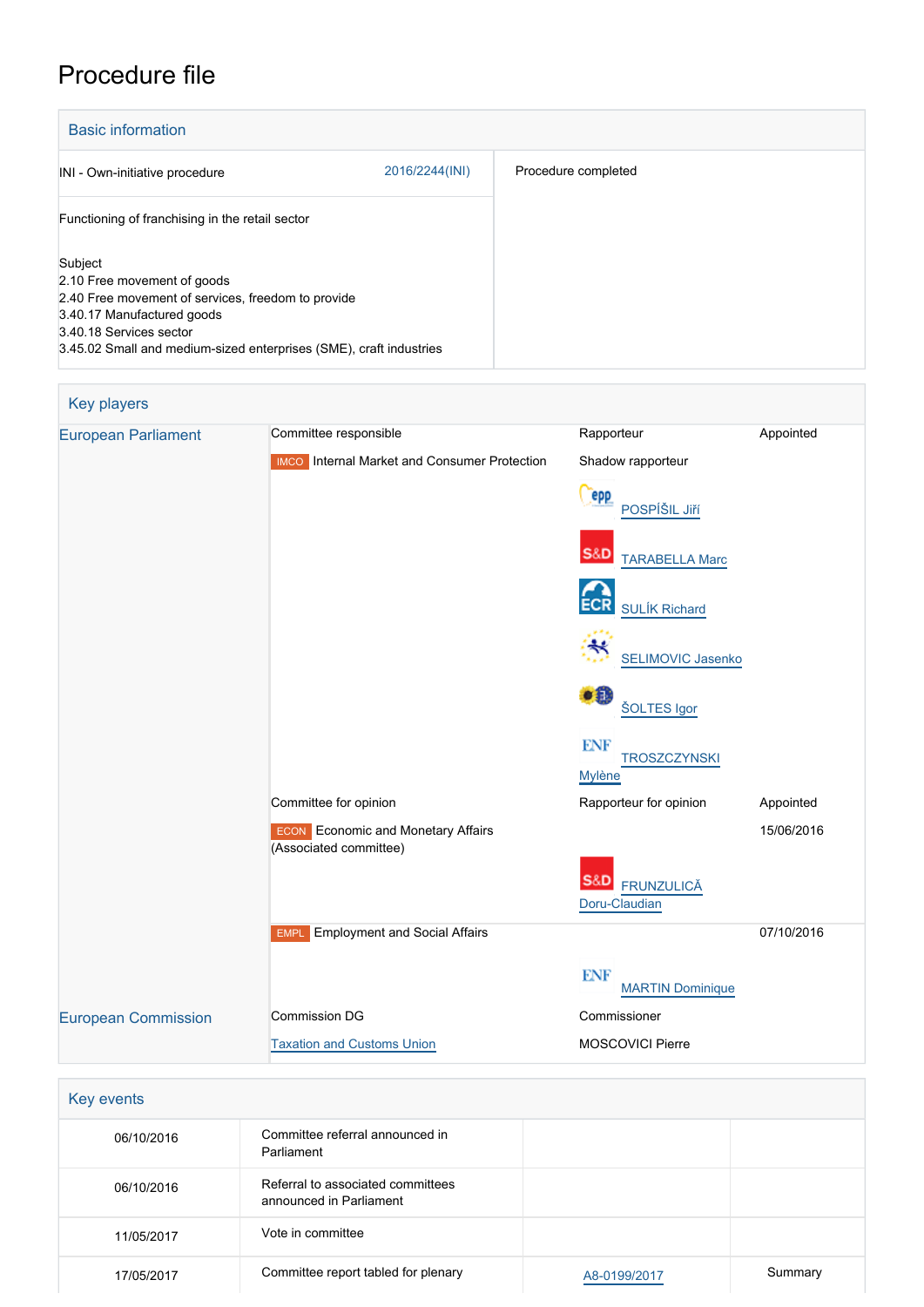| 12/09/2017 | Results of vote in Parliament  |              |         |
|------------|--------------------------------|--------------|---------|
| 12/09/2017 | Decision by Parliament         | T8-0322/2017 | Summary |
| 12/09/2017 | End of procedure in Parliament |              |         |

| <b>Technical information</b> |                                |  |  |
|------------------------------|--------------------------------|--|--|
| Procedure reference          | 2016/2244(INI)                 |  |  |
| Procedure type               | INI - Own-initiative procedure |  |  |
| Procedure subtype            | Initiative                     |  |  |
| Legal basis                  | Rules of Procedure EP 54       |  |  |
| Other legal basis            | Rules of Procedure EP 159      |  |  |
| Stage reached in procedure   | Procedure completed            |  |  |
| Committee dossier            | IMCO/8/08004                   |  |  |

## Documentation gateway

| Committee draft report                                 |             | PE597.399    | 09/01/2017 | EP |         |
|--------------------------------------------------------|-------------|--------------|------------|----|---------|
| Amendments tabled in committee                         |             | PE599.674    | 08/02/2017 | EP |         |
| Committee opinion                                      | <b>ECON</b> | PE595.762    | 29/03/2017 | EP |         |
| Committee report tabled for plenary, single<br>reading |             | A8-0199/2017 | 17/05/2017 | EP | Summary |
| Text adopted by Parliament, single reading             |             | T8-0322/2017 | 12/09/2017 | EP | Summary |
| Commission response to text adopted in<br>plenary      |             | SP(2017)780  | 21/02/2018 | EC |         |

## Functioning of franchising in the retail sector

The Committee on the Internal Market and Consumer Protection adopted the own-initiative report by Dennis de JONG (GUE/NGL, NL) on the functioning of franchising in the retail sector.

The Committee on Economic and Monetary Affairs, exercising its prerogative as an associated committee in accordance with [Article 54 of the](http://www.europarl.europa.eu/sides/getDoc.do?pubRef=-//EP//TEXT+RULES-EP+20140701+RULE-054+DOC+XML+V0//FR&navigationBar=YES) [Rules of Procedure,](http://www.europarl.europa.eu/sides/getDoc.do?pubRef=-//EP//TEXT+RULES-EP+20140701+RULE-054+DOC+XML+V0//FR&navigationBar=YES) also gave its opinion on the report.

Members recalled that there is no common European definition of franchising and franchising agreements differ from one business to another. They expressed disappointment that it is currently under-performing in the EU, representing only 1.89 % of GDP, as opposed to 5.95 % in the USA and 10.83 % in Australia, 83.5 % of franchisings turnover being concentrated in only seven Member States.

This is why they proposed to encourage a wider dissemination of this business model throughout the EU insofar as it has a significant potential cross-border dimension.

Guidelines: Members called on the Member States to apply effective measures against any unfair trading practices in the field of franchising. Given the high degree of divergence between Member States, they considered it important that non-legislative homogeneous guidelines, reflecting best practices, on the functioning of franchising in the retail sector be put in place.

The Commission should introduce guidelines on franchising contracts, in order to better shape the normative environment of franchising contracts ensuring compliance with labour standards and decent and high-quality service.

Members stated that franchise agreements should fully respect the principles of balanced partnership, under which the franchisor and franchisee must be reasonable and fair towards each other and resolve complaints, grievances and disputes through frank, transparent, reasonable and direct communication.

The report stressed the need to:

- encourage dialogue between franchisors, franchisees and decision-makers, to facilitate the creation of associations representing franchisees, and to make sure that their voices are heard, whenever policies or legislation are prepared that may affect them;
- include provisions relating to online sales in franchise agreements;
- ensure that non-competition clauses should be clearly formulated, reasonable and proportionate and should not apply for a longer duration than what is strictly necessary;